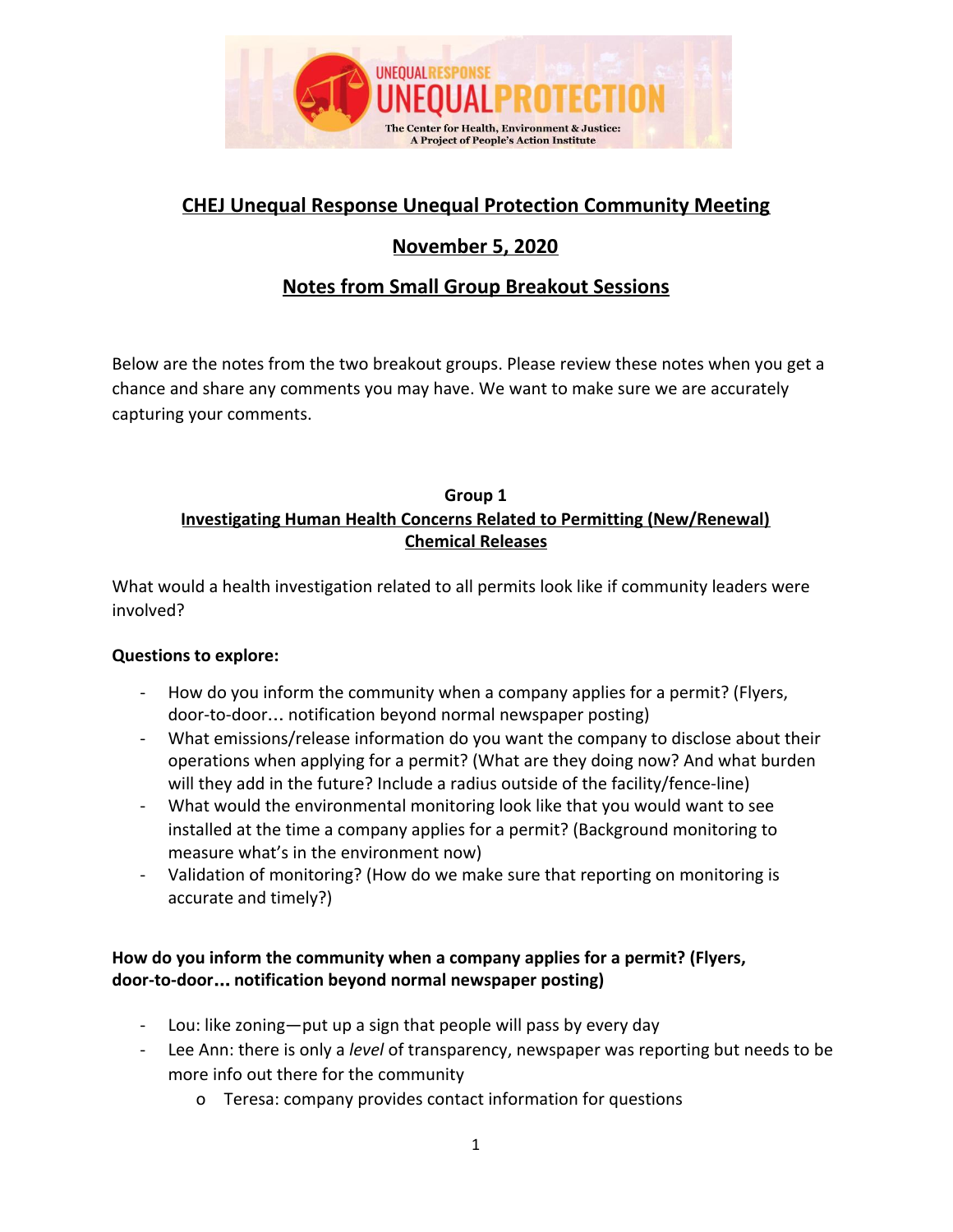- Michael: Local governments need to 1) be informed by the agency and 2) post about it on social media. They should send out texts to constituents in the area if possible.
	- o City is the best communicator to the community, but city doesn't always know. Companies should notify local government so they can notify people
	- o Newspaper notice should be required
- Gustavo: push alerts or text alerts on phones
	- o Local government could send these out within a certain radius. Right now responsibility is falling on local groups to send these texts/alerts.
- Lee Ann: community voice in zoning decisions, more on the frontlines/in the preliminary steps
	- o Teresa: local/state emergency planning committee another option, they get the information first. They are required to have a public representative.
- Lou: *permanent* way to notify communities about contamination or potential polluter
	- o "blue-lining" draw a line around a new or existing facility as a warning
- Teresa: companies should be required to notify every household within a certain radius, within watershed, etc. (everyone who will be impacted), with a physical letter, etc. They have access to VAN just like activists do…
- Gustavo: when a "registered sex offender" moves into the neighborhood, you get an alert. Why not require them for a "registered polluter"? This is a right to know.
- Teresa: oftentimes, public is given 15 days after a notice to make a comment. Is this enough?
	- o Expecting citizens to make technical comments in short time frame. Is that reasonable?
- **-** Michael: no, we always request an extension
	- **o** Should grant requests for extensions and public hearings by default
- **-** Teresa: we should ask for more days. We should have a science group to help citizens.
- **-** Mary: accessibility concerns

### **What emissions/release information do you want the company to disclose about their operations when applying for a permit? (What are they doing now? And what burden will they add in the future? Include a radius outside of the facility/fence-line)**

- Lee Ann: see company's history of operation in other locations, how they have impacted other communities they've been in
	- o Explore not just economic impact but environmental impact
- Michael: There needs to be a summary sheet taken from the permit with PTE (e.g., amount of each criteria pollutants and specific air toxics) as well as the human health effects.
	- o Fact sheet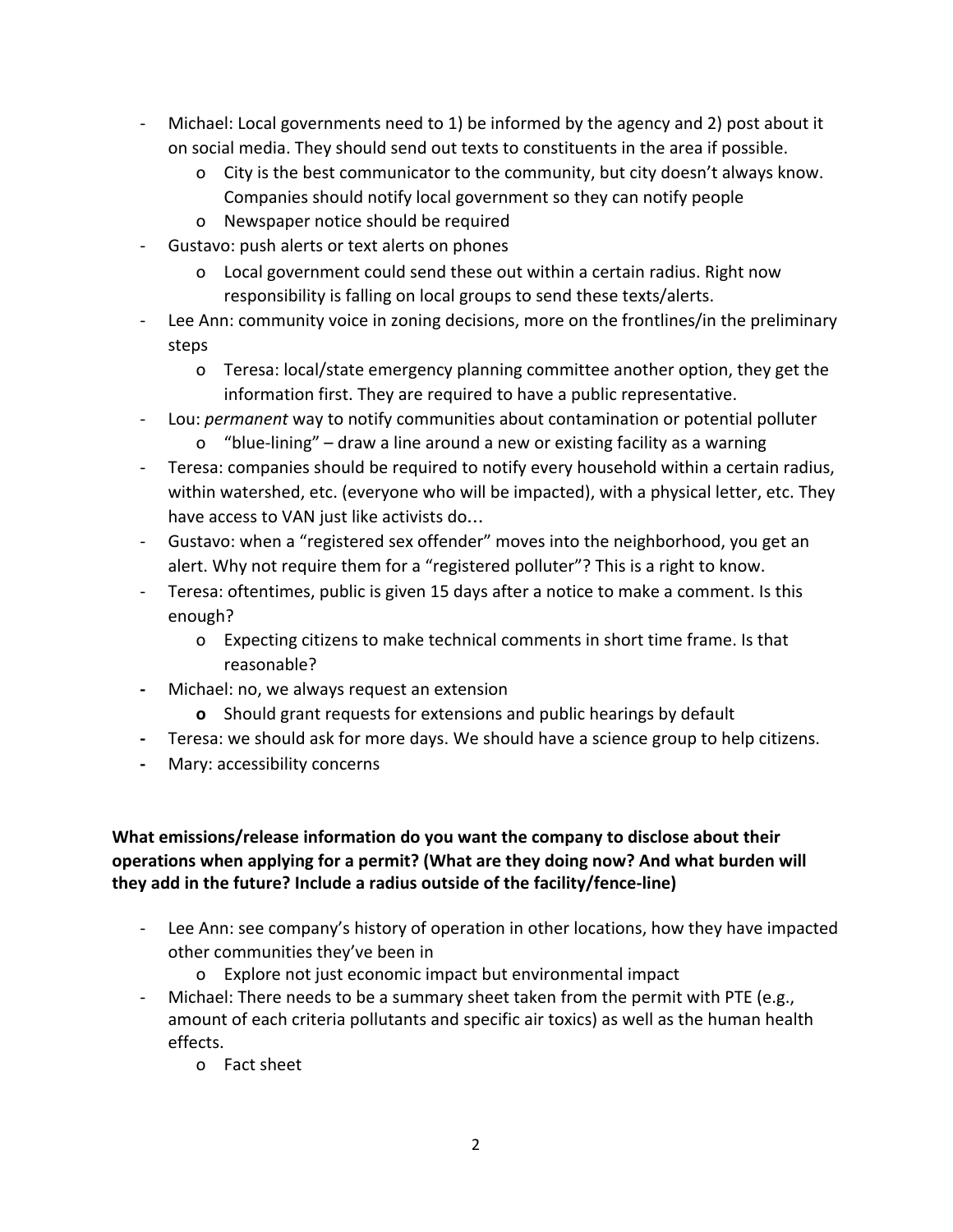- o Teresa: Ohio does a version of this, but "it sucks." To improve: have a citizen review and edit it. Their information is too general. Need to focus more on health.
- Lee Ann: ask companies coming into communities why is anything that's known to be toxic/carcinogenic allowable? Push against "allowable limits"
- Teresa: if a health problem in a community is under investigation, no new permits, *duh*

## **What would the environmental monitoring look like that you would want to see installed at the time a company applies for a permit? (Background monitoring to measure what's in the environment now)**

- **-** Lee Ann: yes, there should be all kinds of testing before to establish a baseline. Not sure how long
- **-** Lou: ambient monitoring necessary. It's not currently done, for air permits for example.
	- **o** Different from emissions monitor: ambient measures what people are breathing.
	- **o** Need expectation that there is monitoring before and after, and for existing facilities
	- **o** Needs to be widespread and extensive, in most urban and some rural areas
	- **o** For example, states are attempting particulate matter monitoring right now
- **-** Michael agrees
- **-** Teresa: required for a full year because seasons have affect
- **-** Lou: should be required under Clean Air Act
- **-** Teresa: needs to be a requirement, esp. in communities already under investigation for health issues

## **Validation of monitoring? (How do we make sure that reporting on monitoring is accurate and timely?)**

- **-** Teresa: this is a big problem everywhere. Definitely in Ohio e.g. Alonzo Spencer
	- **o** When companies are trying to get into a community, they'll do everything they can to get a permit
- **-** Lou: monitoring needs to be independent
- **-** Lee Ann: used independent technical advisor to interpret results, so that Lee Ann could go to EPA and ask for monitoring in necessary areas (company will cut corners)
	- **o** Holding accountable falls on the citizens, we have to advocate and always be on top of it
- **-** Teresa: suggestion—technical advisor vetted by the local community paid for by the company
	- **o** Lee Ann: this is what happened for us
- Teresa: different types of permits—air, water, soil, Superfund sites…. Does anything need to be adjusted for each of these scenarios?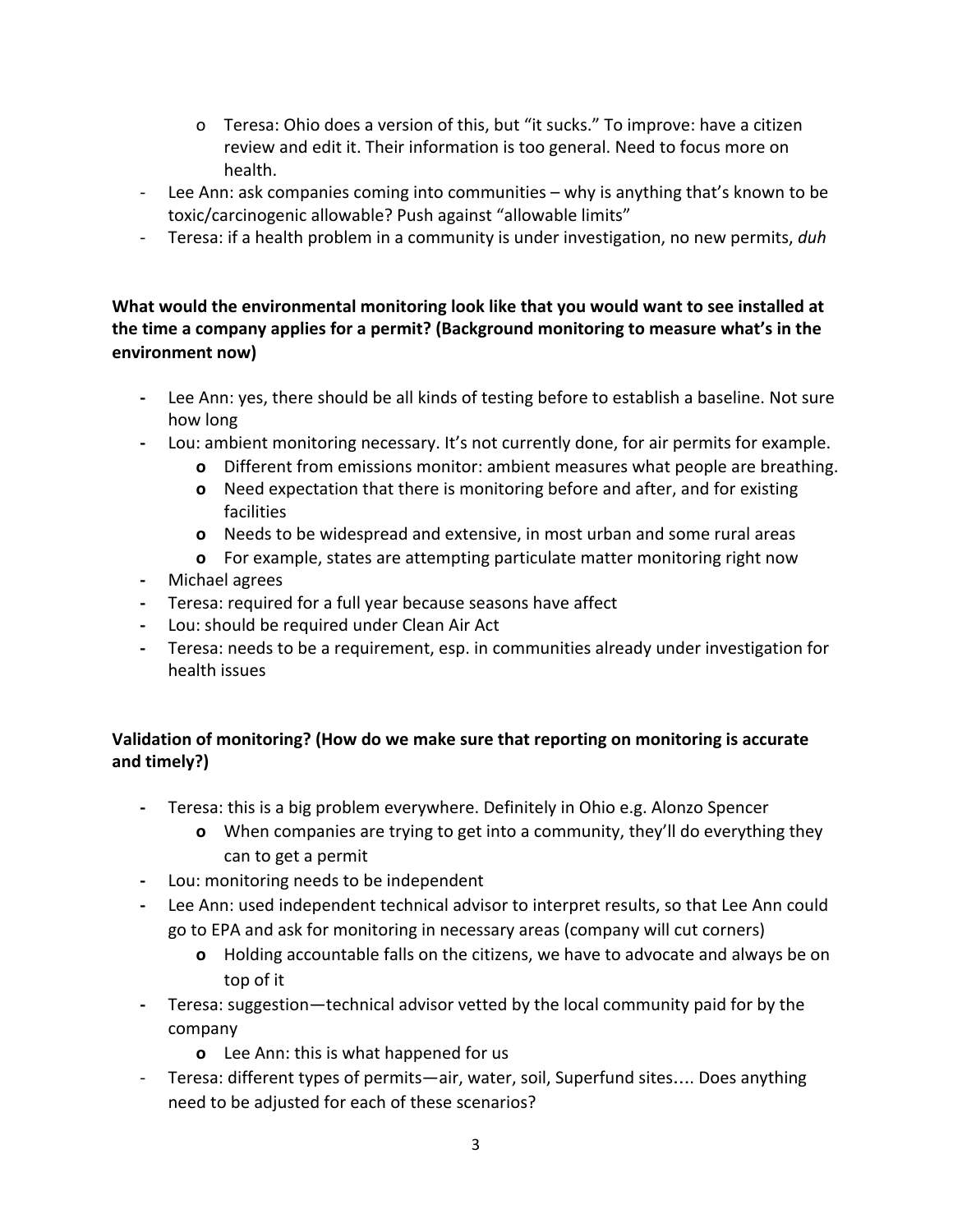- **-** Lee Ann: our chemical goes to the bedrock—considerations for specific chemicals and how they behave
	- **o** Teresa: you can test the surface and groundwater but you won't find the chemicals that are heaviest
- **-** Teresa: baseline testing for current conditions of the property for soil and groundwater, on site and off site—make this bigger than just air
	- **o** Michael: off-site is key, maybe within a quarter of a mile
- **-** Lou: environmental patrols to set up pollution traps akin to speed traps
	- **o** Agreement from the crowd
- **-** Teresa: "if you don't want to find it, don't look for it." Monitors aren't calibrated for the right chemicals, etc.

### **Group 2**

### **Investigating Human Health Impacts of Environmental Contamination**

What would a health investigation look like if community leaders were involved?

#### **Questions to explore:**

- What would qualify a community to be investigated due to ongoing pollution or existing environmental contamination, including legacy contamination? (Triggered by residents – an application/request?)
- How would you involve communities in defining the health question(s) raised and designing the study?
- How do we determine whether there is a plausible reason related to environmental chemicals why people are having out-of-the-ordinary numbers of illnesses in the community?
- **-** What information do you think is important to answer this question? (What does this mean? What do we need?)

#### **What would qualify a community to be investigated - what triggers an investigation**

Melissa

- Involve people and harness the media
- Putting pressure on elected officials
- In her case, they used imagery of rashes to generate outrage around the world

Yomi

- Public exposing health implications of not investigating exposure
- Don't allow health problems to be covered up

Pam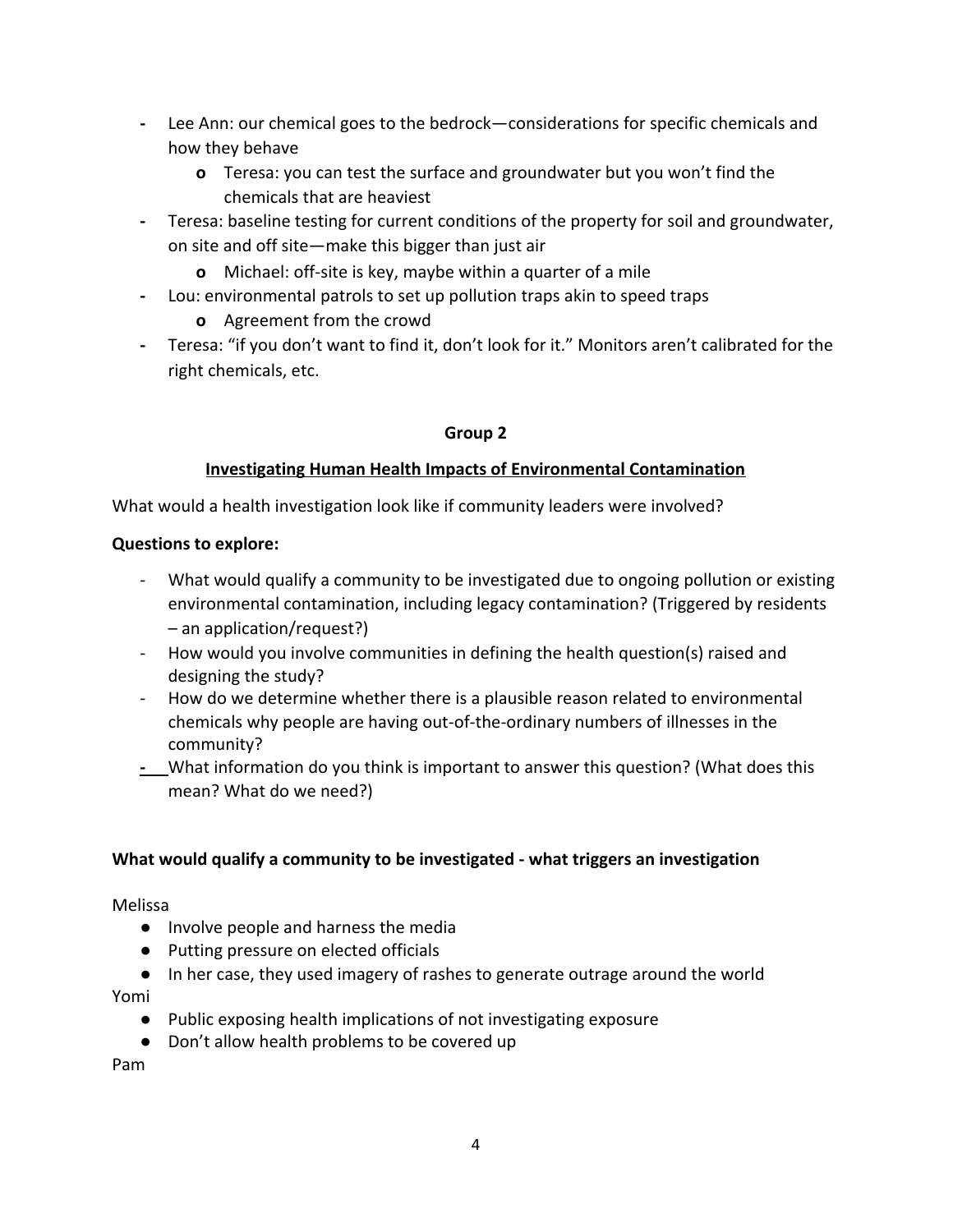- Need to take seriously the concerns of community members seeing early signs of health crisis
- Takes years for people to believe claim
- Creation of an early warning system so communities aren't taken seriously too late
	- $\circ$  Takes too long right now because of political inertia and bureaucratic logistic

Stephen

● People drive change- but specifically who? How many people? Through what mechanism (i.e., petition)

Yomi

- How can we push efforts to drive action?
- Need someone in the community to take on the role of the communicator
- Communicate in causes government action to be community driven
- Clear communication of the problem and consequent action steps

(Stephen revisited Pam's early warning system)

Yomi

- Define what early warning system is in order to Institute paradigm shift
- Need to act early out of caution

Stephen

- Trigger cannot be communities forced to prove conditions caused by chemicals
- Currently, ATSDR will investigate if certain number of people sign a petition action dependent on political will

#### **How do we involve communities in defining the health questions in a study?**

Yomi

● Something not statistically significant can still be causing harm

Pamela

- Use local and traditional knowledge designing study not just about stats/data.
- Individual observations matter

Yomi

- Local knowledge can also drive and give context to data collection
- Mutual respect between community and scientists/ gov officials

Melissa

- Communication essential to make sure community and scientists on same page scientists tend to focus on specific COI and not the resulting health impacts
	- $\circ$  In her community, not everyone focused on the same topic (lead vs. hair loss)
- Experts role should be to listen and answer community question

Yomi

● Implement communication and listening skills into experts training

Pamela